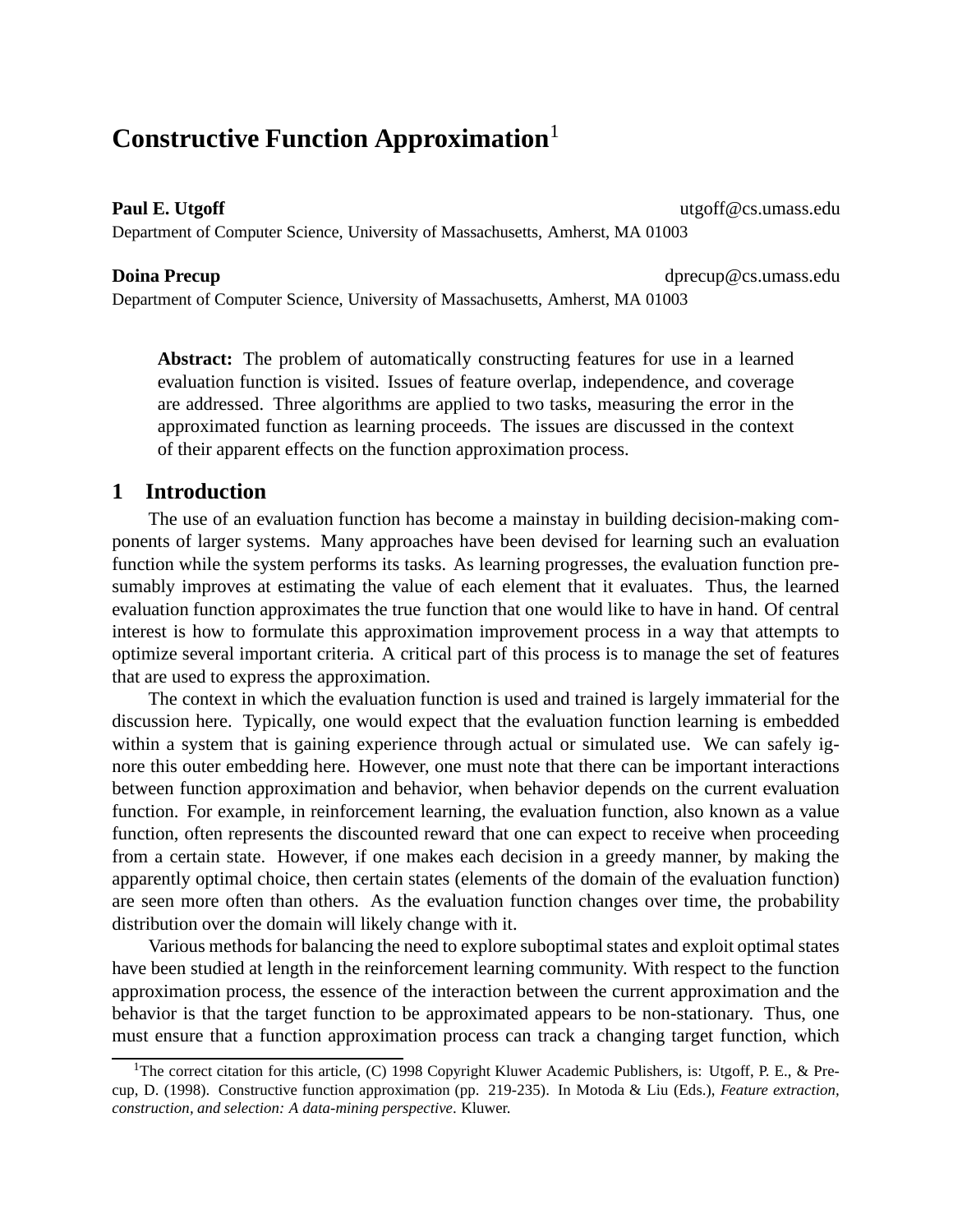means that all representable approximations must remain reachable during learning. The discussion focuses on the stationary function approximation problem, taking this proviso into account.

The function approximation problem considered here is the following: given a finite domain **X**, where each  $x \in X$  is a vector of Boolean values, and given a stream of point estimates point estimate  $(x_i, v_i)$ , find a function  $\hat{v}: \mathbf{X} \to \Re$  that minimizes mean-squared error, learning time, and space consumption. The primary concern is to minimize error, but for a given level of error, one wants to use as few resources as possible. The Boolean domain admits many difficult functions. For example, the game of Checkers has 32 squares of no more than five possible values each, which can be encoded in a straightforward manner using 152 Boolean variables. More generally, a discrete variable with a value set of size *n* can be recoded as *n* propositional variables. It is also often practical to convert a real-valued variable to a set of discrete intervals, each of which can be converted to a Boolean variable. CMACs (Albus, 1981) and other discretization techniques have been used frequently to provide Boolean encodings for real-valued variables. There are many techniques that operate in the Real domain, but our interest here is restricted to the Boolean domain, which nevertheless contains many useful target functions that one would like to be able to learn.

## **2 The Need for Features**

It is well known that it is typically very difficult to find an accurate approximation directly in terms of the base-level Boolean variables. The functions to be learned over such a domain are typically highly irregular with respect to the models that are often considered. For small domains, a lookup table with one cell per domain element can work very well. However, for *d* Boolean variables, one needs a table of  $2<sup>d</sup>$  cells, so this approach does not scale well to large numbers of Boolean variables. One can think of a lookup table of this kind as an unbiased function approximator. However, even when one can afford the space for a table, one must visit each cell often enough to attain a good estimated for the value of the function at that point (cell). Using a lookup table in this manner amounts to rote learning, which is devoid of generalization. Without a lookup table, how can one construct an approximation of high accuracy?

A common approach is to introduce an intermediate representation, specified as a set of features. In the discussion here, the term *feature* refers to a computable function of the base-level variables. In order to avoid confusion, the term *input feature*, frequently used in the literature, is replaced by *base level variable*. Given a vector of features **f**, a domain element **x** is mapped to a vector of feature values, and  $\hat{v}$  maps a vector of feature values to a real value. The function approximator needs to construct features to include in **f**, and it needs to delete features from **f**. Given a particular extant **f**, the approximator needs to combine the feature values numerically so that  $\hat{v}$  is computable. The features of **f** recode the base-level variables so that fitting a model to the instances as mapped by **f** is easier to do.

Feature construction and feature selection are dual problems. In principle, one could construct an approximation in which all possible features were represented explicitly. Then one could either remove features selectively, or mark each feature as being 'in' or 'out'. This would have the flavor of a feature selection problem. Alternatively, one could start with no features, and then subsequently construct any needed feature or delete any existing feature not currently needed. This would have the flavor of a feature construction problem. However, these are just two views of the same problem: deciding which features to use in the approximation. For simplicity, the feature construction view is adopted here.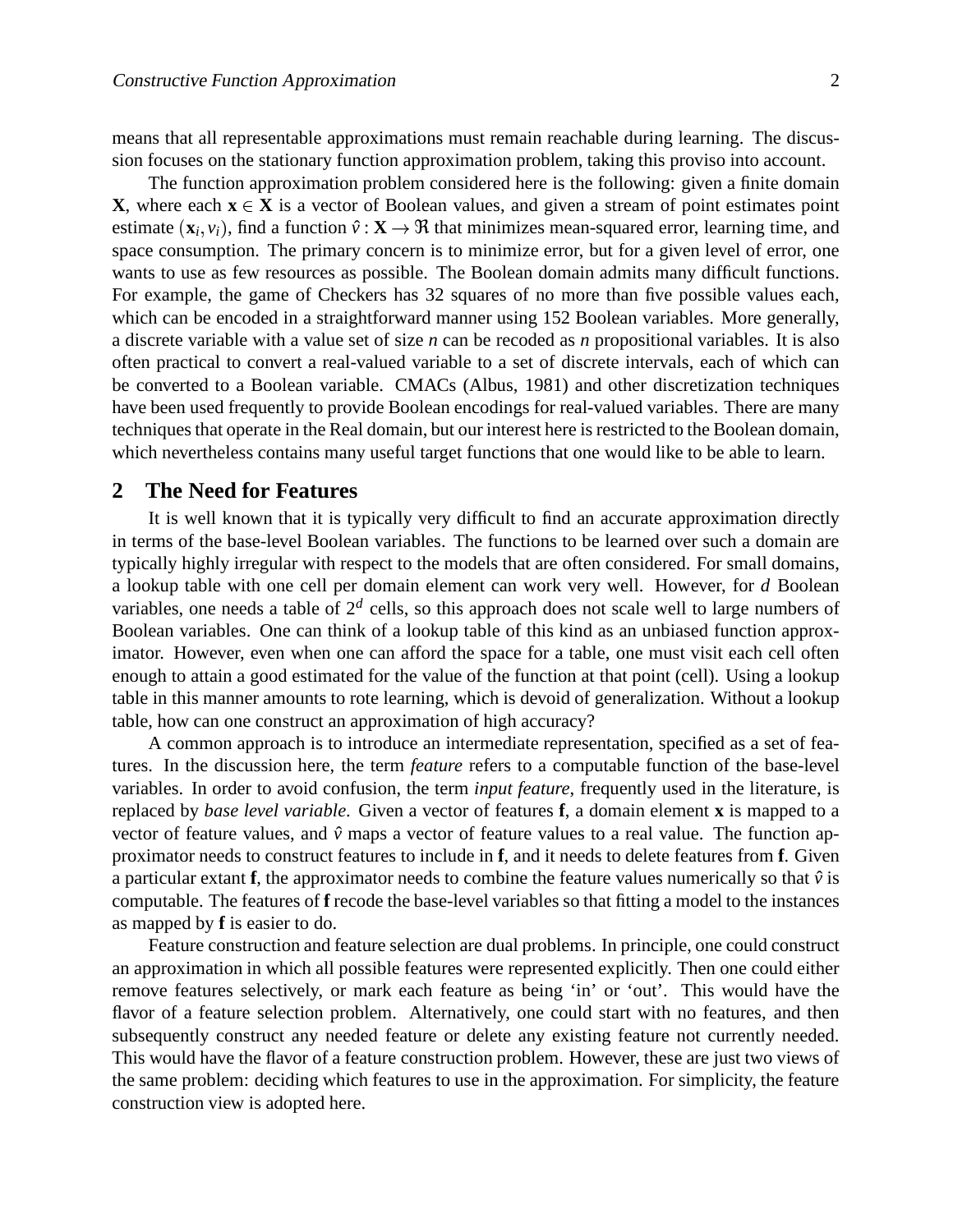## **3 Feature Spaces**

There are many ways in which the computed feature values could be combined to compute the estimated value of the function for a domain element. Many forms of combination can be restated as a linear combination of a vector **W** of real-valued weights and the vector of feature values, and this is the form that is discussed below. Although this form may appear to limit the space of describable evaluation functions, it is quite useful, and should be seen as providing a context in which to find a good set of features for representing the approximation of the target function. The function approximation problem becomes one of finding a good set of features, given that their values will be combined linearly with a weight vector to estimate the value of a domain element.

The domain of each feature is the set of base-level Boolean variables, and the range of each feature is the set  $\{0,1\}$ , for Boolean features, or the interval  $(0,1)$  for sigmoid features. Given that sigmoid function values are close to zero or to one at all points, except near the transition, the range can be considered to be  $\{0,1\}$  for all the feature types under consideration here. For each feature, its value is 1 if the domain element is covered by the feature, and its value is 0 otherwise. This kind of feature is itself a nonlinear function over the Boolean domain. When the linear combination is computed, a scalar is multiplied with the feature value, thus scaling it. Hence, each feature can be seen as describing a set of domain elements that share a common intrinsic property, contributing additively to the value of a domain element. The problem of finding good features becomes the problem of finding useful intrinsic properties of the domain elements.

Several issues arise with respect to the set of features in the approximation. First, are the features linearly independent? This has a direct impact on whether the weight updating algorithm can find a weight vector **W** that globally minimizes the mean-squared error in the approximation. Without linear independence, a weight updating algorithm is likely to become trapped at a local minimum that is not a global minimum. Though becoming trapped at a local minimum may still produce a useful evaluation function, one would rather avoid such a situation.

Second, are the features orthogonal? Orthogonal features form a basis for the instance space. Consequently, the weights of such features adjust independently of each other, and learning becomes significantly faster. Given the range of the features described above, the orthogonality condition implies the restriction that features should not overlap. When two features overlap, and point estimates are received (serially) from within the domain of each feature individually, and from within the intersection of the two features, then the weight corrections for the two features interact. While this is often workable, learning is slowed compared to updating weights for two features that do not overlap. This slowing is compounded as the number of overlapping features increases. For *d* distinct Boolean overlapping features, there are 2 *<sup>d</sup>* distinct regions of the domain. The number of distinct regions, and the amount of overlap in each have a large effect on the number of weight adjustments that are needed to minimize the function error, given those features.

Third, how large is the domain of each feature? This size has an effect on how quickly the weight that corresponds to that feature will be adjusted. This is because the weight associated with the feature is adjusted when the feature covers the observed domain element, and left alone otherwise (by virtue of having value 0). For the moment, assume that every domain element of the function is equally likely to appear in the observed point estimates. Then a feature with a larger domain is more likely to have its weight adjusted than a feature with a smaller domain. The feature with the smaller domain will probably take longer to reach its final value, given the influence of the other features. While the uniform distribution over domain elements is unlikely, one would still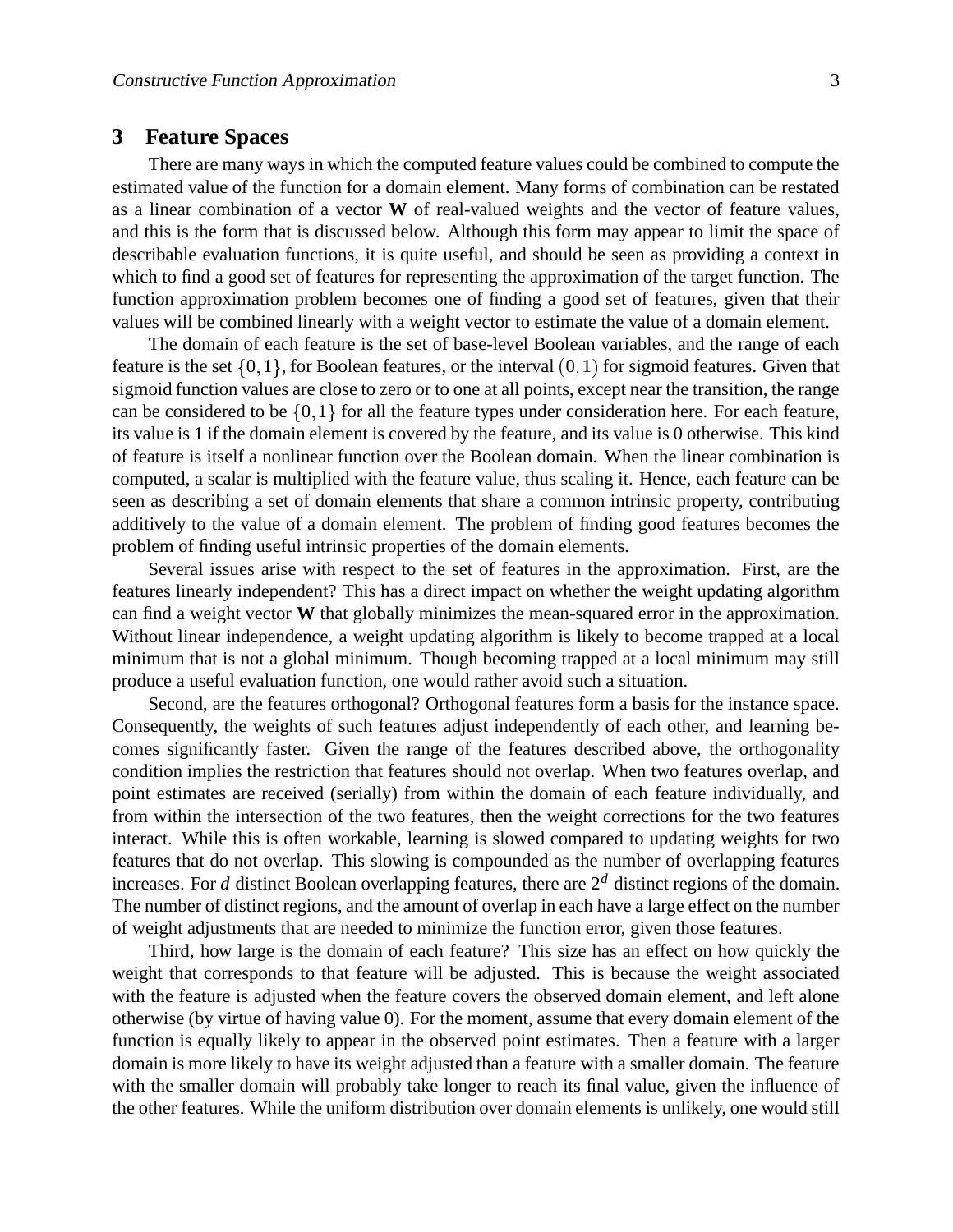Finally, what sets of domain elements can a feature be defined to cover? Thinking of the function domain as a Boolean hypercube, one can define a feature as a hyperplane through the cube, with domain elements on the positive side of the plane being covered by the feature, and the rest being not covered. Any feature defined by a hyperplane that is either orthogonal or parallel to all the axes is called an *axis-parallel* feature. Any feature that is defined by a hyperplane, whether or not it is axis-parallel, is called an *oblique* feature. One could devise other methods to specify a particular set of domain elements for a feature definition, but no such additional methods are considered here.

### **4 Comparison of Three Function Approximation Algorithms**

In order to gain some insight into how different algorithms for constructing features affect learning, three such algorithms are compared here on two stationary function approximation problems. The primary concern is how quickly mean-squared error falls as training points are received and used to update the approximation in a serial manner. A secondary concern is the size of the approximation. How many features are there, and how complex is each one? In each case, the number of bits needed to encode the approximation is estimated, providing a common basis for the size comparison.

#### **4.1 DNC**

Ash's (1989) Dynamic Node Creation (DNC) adds a new feature in the form of sigmoid function of a linear combination of the base level variables. The sigmoid function serves the purpose of providing a threshold, but it is differentiable, which helps the feature weight adjustment process. A feature covers those domain elements for which the feature has a value near one, and excludes those elements for which the feature has a value near zero. These features are also known as the hidden units of an artificial feed-forward network. For the problem considered here, the network output value is a linear combination of the feature values.

Each feature is defined by an oblique boundary. The features also overlap. DNC uses gradient descent to propagate the error in the approximation to the individual features, and again to the weights of each feature. Adjusting the weights of the linear combination that defines the feature corresponds to changing the definition of that feature, which can also be seen as deleting one feature and adding another. The features that are created are dependent on the output weights. As a result, the error surface for the function being approximated has local minima, in which the function approximation algorithm can become trapped.

When the mean-squared error in the approximation asymptotes at too high a level, the algorithm adds a new feature. In our implementation, the weights within a new feature that correspond to the base-level variables are initialized to 0. Therefore, each new feature value is initially 0.5 on the threshold of the sigmoid feature. The weight for this feature that is used in the linear combination of the approximation is also initialized to 0, which means that the new feature makes no initial contribution to the approximation. This has the nice property that adding a new feature has no immediate effect, and the new feature comes to contribute to the approximation smoothly over time as it is tuned in. Note that the weight initializations to 0 are different from Ash's use of small random values. Random values are not needed here, and the algorithm produces repeatable results for the same stream of observations.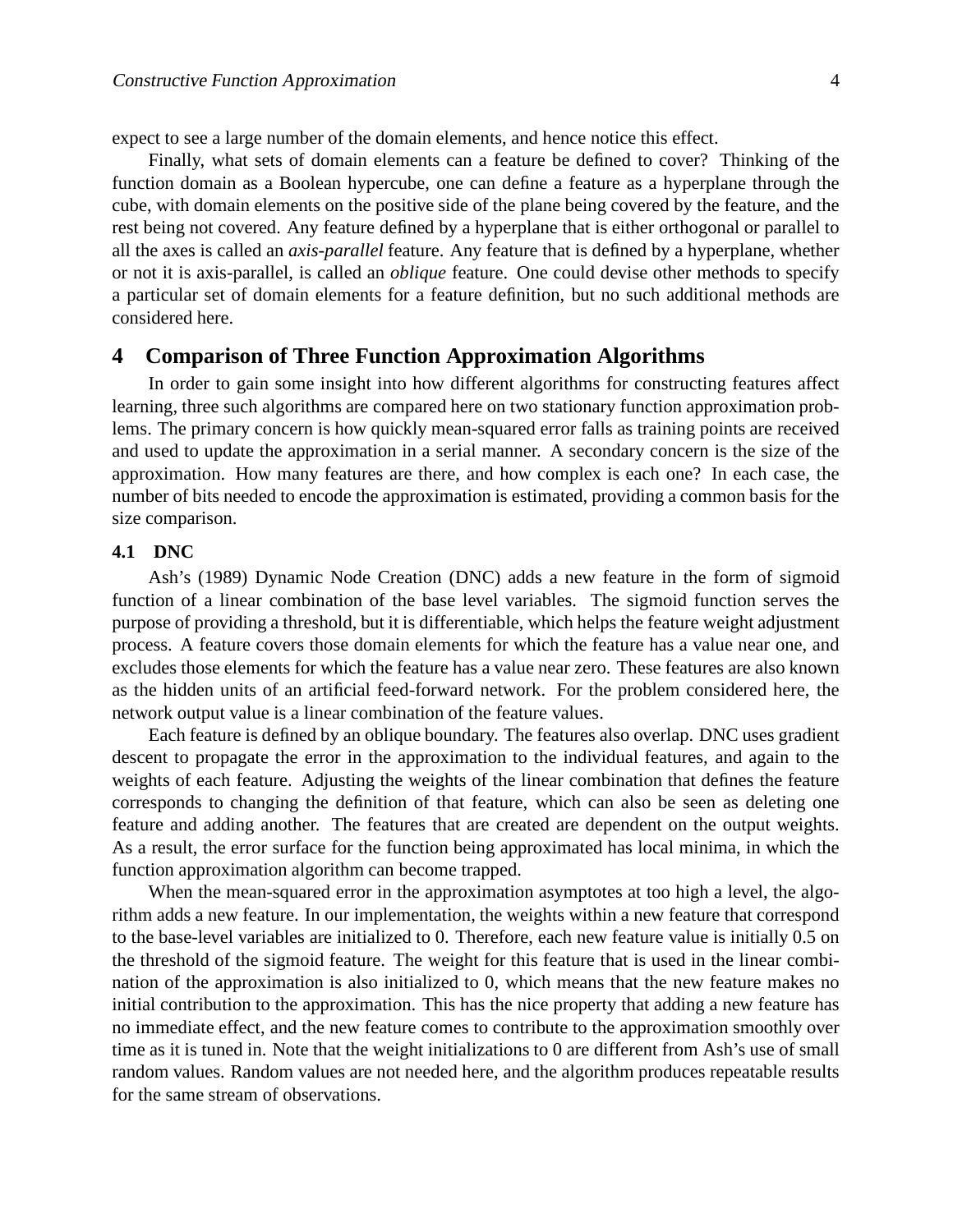#### **4.2 ELF**

The ELF algorithm (Utgoff, 1996) constructs each feature as a Boolean function of the baselevel variables. The Boolean function is represented as a pattern, and it covers only those domain elements that match the pattern. Each component of a pattern has either the value '#' or the value '0'. A '#' matches either of the possible values of the corresponding base-level variable, while a '0' in the pattern matches only a '0' (False) value. The pattern of all '#' covers every domain element because the pattern matches any domain element at every component. The pattern of all '0' covers the one element in which all the base-level variables have value '0'. One pattern is strictly more general than another if and only if it covers all the domain elements covered by the other.

This pattern language is somewhat unusual because it can specify that a base-level Boolean variable must have value '0', but not that it must have value '1'. Nevertheless, the pattern language is sufficient to describe any evaluation function over the domain. Consider a trivial domain of one Boolean variable. The pair of features '#' and '0' is sufficient because the feature '0' covers just one element, and the feature '#' covers both elements. One can assign a weight to the '#' feature that is correct for the '1' element, and one can assign a weight to the '0' feature so that it is correct for the '0' instance, given that the '#' feature also covers it, and has its own weight. This argument extends to any number of Boolean variables. There is no need for a '1' in this pattern language. The boundaries of an ELF feature are axis-parallel.

When a training point is presented to the ELF algorithm, it takes two steps. First it updates the adjustable weights of the approximation, and then it updates the features in **f** as necessary. The weights are updated using the Widrow-Hoff rule (Widrow & Hoff, 1960) for iteratively minimizing the mean-squared error of the evaluation function. One computes an amount by which to alter the weights of those features that matched the instance. The update rule takes this form here because the features evaluate individually to 0 or 1. The amount by which to adjust each weight is the error divided by the number of features that matched, multiplied by a stepsize parameter  $\alpha$  that is fixed at 0.1.

Initially, the function approximation consists of the one most general feature, with a weight of 0. This initial approximation returns 0.0 for every element. As point-estimates are observed, the single weight of the single feature is adjusted in an attempt to minimize the mean-squared error. This amounts to trying to fit the points with a constant function. By itself, this would not be very good, but one can gather useful information while this vain attempt at fitting is taking place, and then use that information to add a useful feature that will help subsequent attempts.

While ELF is attempting to adjust the feature weights, initially just the one weight, it accumulates the error that is associated with each bit (base-level Boolean variable) being on (true) in an instance. With each feature, ELF maintains a separate vector of bit-errors that are accumulated by attributing the amount of correction that has been applied to the feature weight to each of the '#'s in the feature pattern whose corresponding base-level variable was true. This information is of central importance to the procedure for updating the features, but plays no role in updating the feature weights. This is much like taking an X-ray picture. One bombards the **X** space with error, which paints a picture as defined by the accumulated bit errors. These errors provide very useful information about those subsets of the domain to which one would like to be able to assign different values.

Consider a simple illustration. Imagine that the space of domain elements is as depicted by the Venn diagram shown in Figure 1. The points are not shown, but some of their target values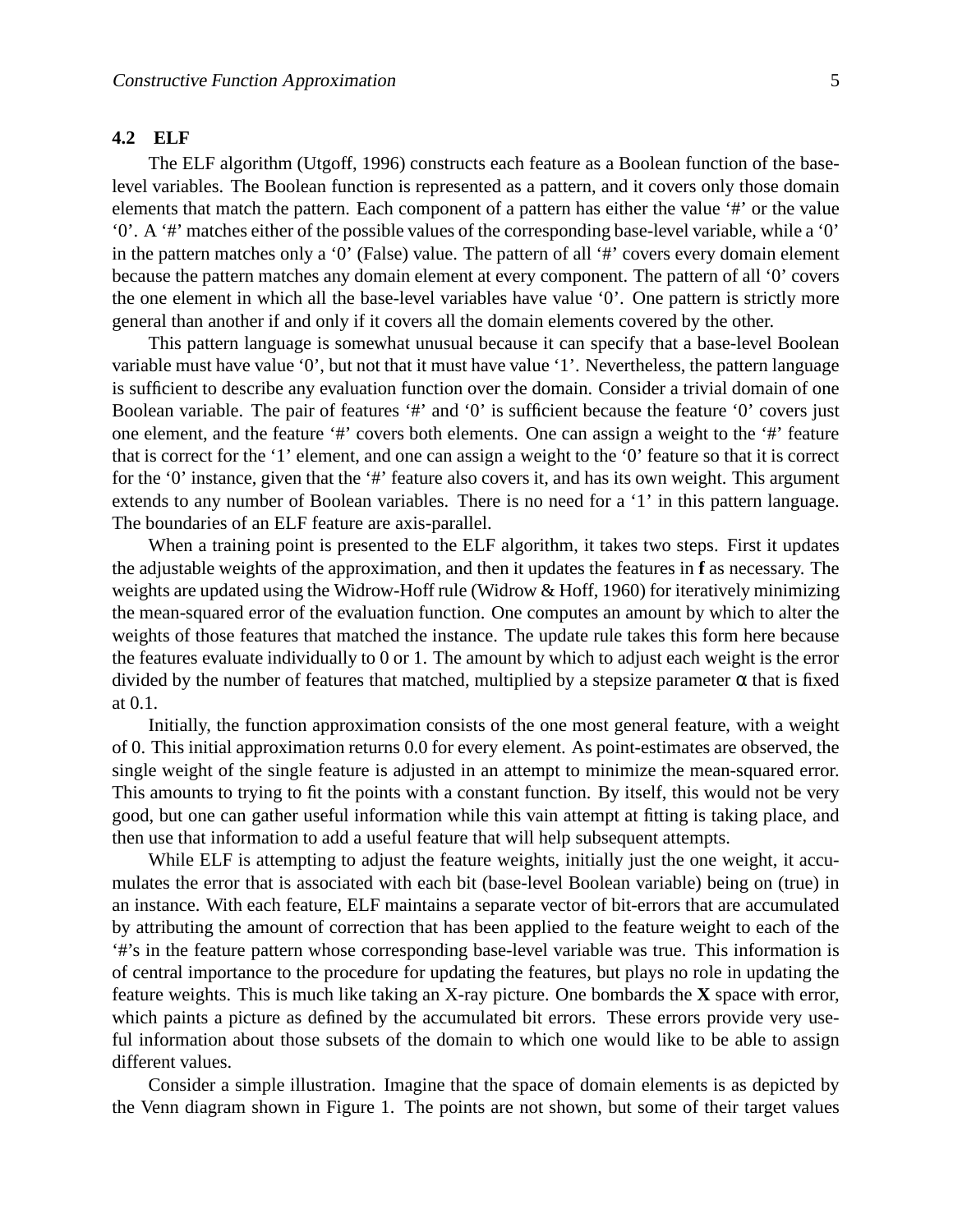

Figure 1. Target Values

are. Some points should evaluate to 6, while others should evaluate to 8, while still others should evaluate to 2. As the weight of the most general feature  $f_0$  is repeatedly adjusted, suppose that it settles to the value 5. Then the error associated with each of these points would be as shown in Figure 2.



Figure 2. Error with One Feature

Assume that a new feature  $f_1$  has been constructed that covers the 6s and the 8s. Through subsequent point-wise error adjustments, suppose that the most general feature  $f_0$  takes on a weight of 2, and the new feature  $f_1$  takes on a weight of 5. Now the new X-ray paints the error picture shown in Figure 3. These errors are smaller than before.

Finally, assume that a new feature  $f_2$  has been constructed that covers the 8s and the 2s. Through more point-wise error adjustments, suppose that  $f_0$  takes on a weight of 0,  $f_1$  takes on a weight of 6, and  $f_2$  takes on a weight of 2. Now a new X-ray would be transparent, as shown in Figure 4 because the error is uniformly 0.

To accomplish assigning one value to some instances and not others, one constructs a new feature that covers just those instances. This is done by identifying the feature that is least able to reduce the error that is attributed to it. In the initial approximation, there is the single most general feature that is trying to fit all the points with a constant value. Even after other features come into existence, the problem is still the same with respect to any one feature. The other features simply transform the values of the instances they cover. Every feature tries to fit the points it covers with a constant function. The feature contributes value 0 for those instances it does not cover, and the value of its weight for all others. One needs to find the feature that is fitting its points least well, given all the other features.

To identify the feature that fits its points least well, given the other features, one looks for the feature with the greatest spread between the maximum and minimum bit-wise error. This value is called the *warp* of a feature, because the bitwise errors indicate a desired direction in which to move the weight of the feature. The feature is not actually warped, as it has only its single scalar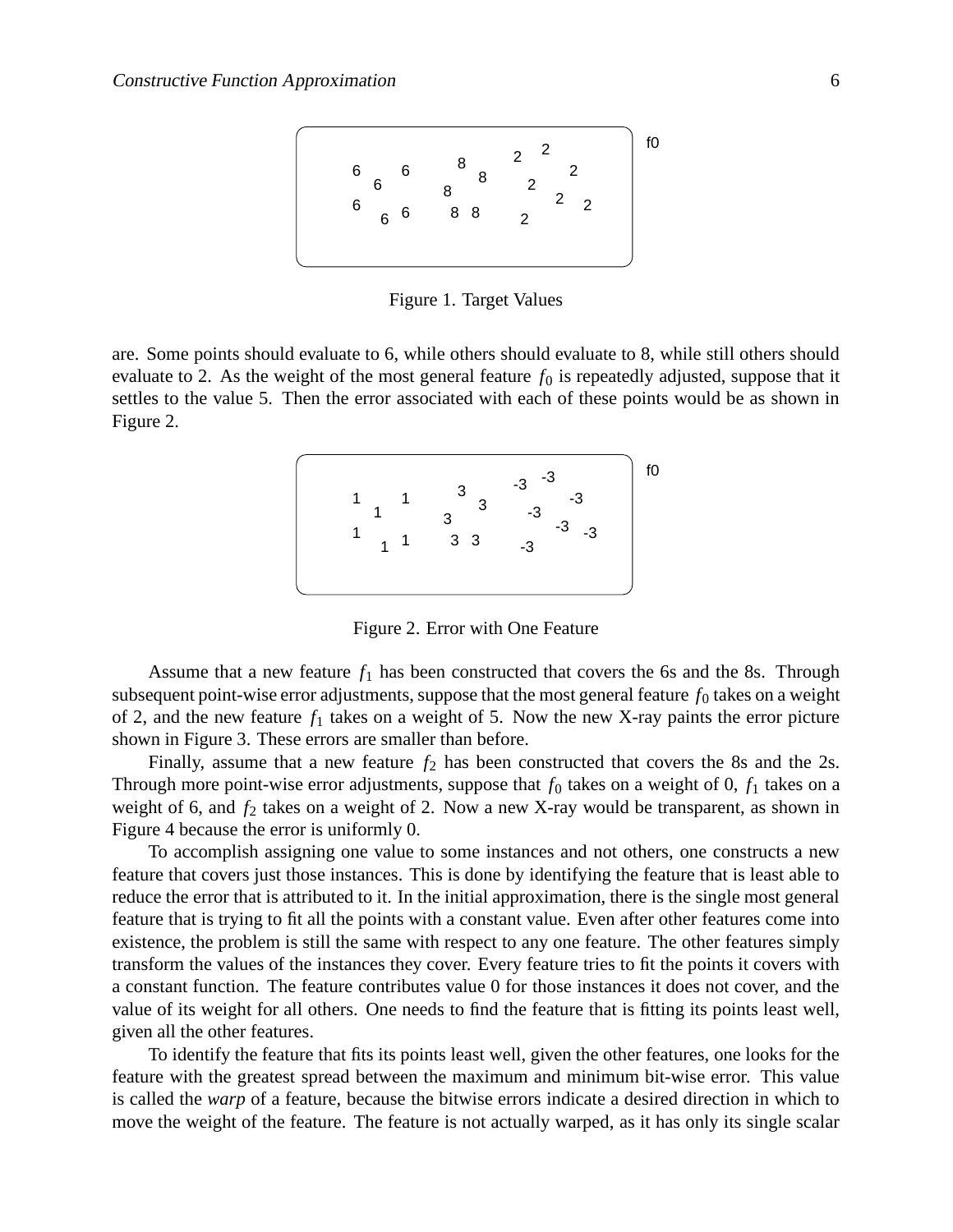

Figure 3. Error with Two Features



Figure 4. Error with Three Features

weight, but the bitwise errors can be seen as stresses on the feature weight related to different segments of the domain.

To change the set of features, ELF identifies the feature with the largest warp value, then identifies the '#' in the feature whose accumulated error is most different from the mean accumulated error for that feature. ELF then makes a copy of the feature, changes the '#' to a '0' in the copy, initializes the weight of the new feature to 0, and adds it to the set of features in **f**. By initializing the weight to 0, adding the new feature has no immediate effect on the approximated function. However, subsequent weight adjustments will use the new feature like any other, moving its weight to a more useful value.

Every feature definition can be reached in principle, even though the only method for revising a feature definition is to specialize it. Whenever a new feature is added, the accumulated bit errors and several other bookkeeping variables are reset for all the features. However, the feature weights **w** are left untouched. In addition, it would be quite useless to allow two or more features with identical patterns, so ELF prevents this by not considering any specialization that would produce a duplicate pattern.

The algorithm deletes a feature whose weight has been near to 0 for an extended length of time. This is accomplished by considering features for deletion only at the same time that one might specialize a feature. For a feature that has both its minimum and maximum observed weight near 0, the feature is deleted. However, the most general feature is never deleted. This is critical, so that any feature definition remains potentially reachable through specialization. Deletion is not an important part of the algorithm. It is included to weed out useless features for the sake of efficiency. The ELF algorithm would work without deletion, though slightly less efficiently. One would need to omit this deletion mechanism to provide a guarantee that the algorithm will converge to 0.0 error in the limit.

Because ELF specializes bits that are associated with the largest errors, those features that need high magnitude weights tend to be identified earliest. This has the desirable effect of reducing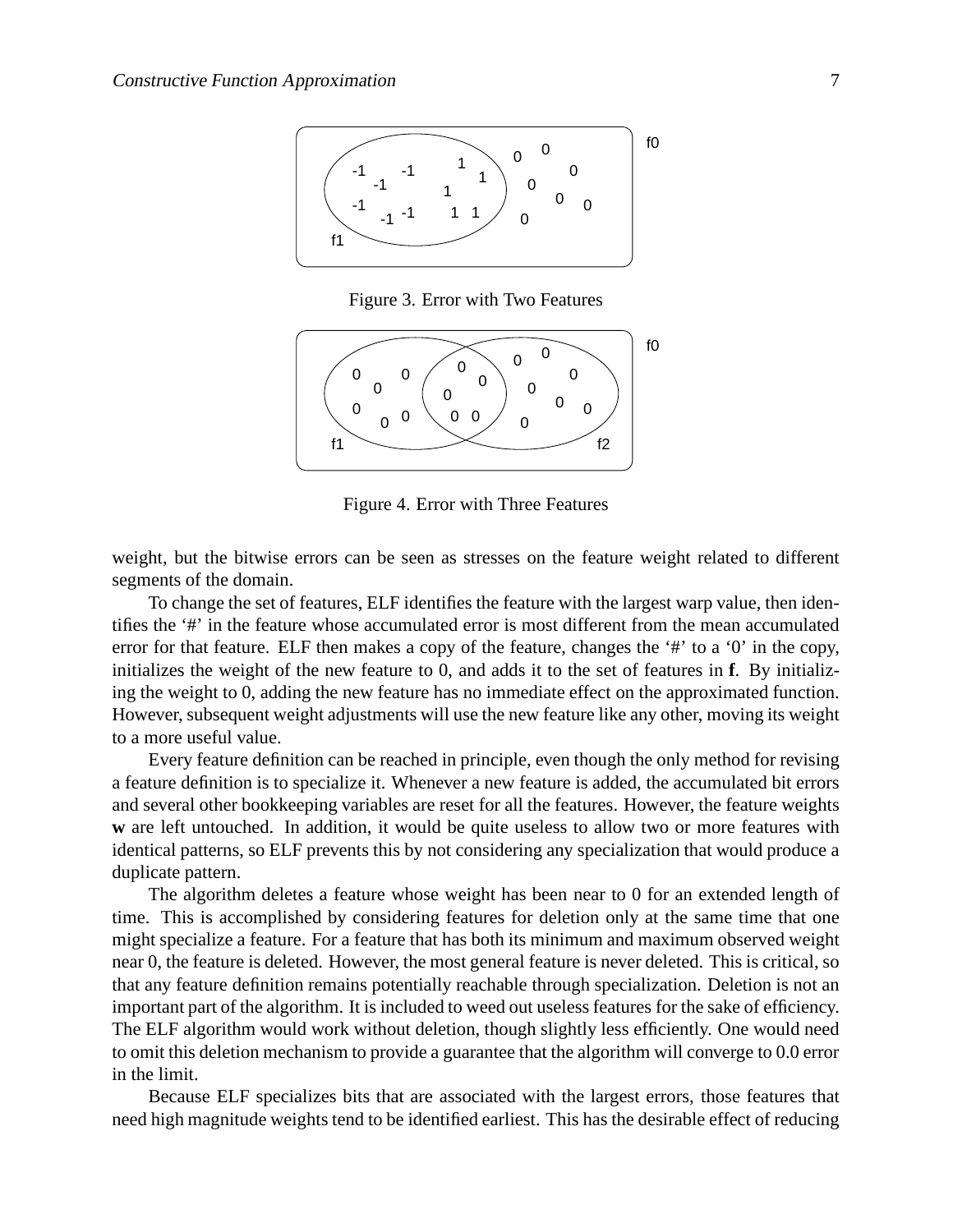| Target $\nu$  |               | Weight        | Feature       |
|---------------|---------------|---------------|---------------|
|               | $-93.9527350$ | ffffedffff    |               |
| Weight        | Feature       | $-76.8096050$ | feeedfedde    |
| $-93.9527350$ | ffffedffff    |               |               |
| $-76.8096050$ | feeedfedde    | 74.4897331    | ffef79dffe    |
|               |               | $-74.4897259$ | ffef79dcfe    |
| 74.4897340    | ffef79d3fe    | 74.0239411    | fefbeffffb    |
| 74.0239410    | fefbefff5b    |               |               |
| 45.6317710    | edfef7efdf    | $-74.0239410$ | fefbefffab    |
| $-30.6775870$ | fffffffffff   | 45.6317710    | edfef7efdf    |
|               |               | $-30.6775867$ | fffffffffffff |
| 14.2437830    | bfbfdfe6de    | 14.2437743    | bfbfdfe6de    |
| $-10.0314590$ | ff3f3ff7fd    |               |               |
| 1.9227300     | fffffdfffe    | $-10.0314592$ | ff3ffff7fd    |
|               |               | 10.0314589    | ff3fcff7fd    |
|               |               | 1.9227299     | fffffdfffe    |

Table 1. Artificial 4 <sup>10</sup> Task

ELF ˆ*v*

error early in the learning process. As features are found that reduce error, the new errors that emerge tend to be related to features that have smaller magnitude weights. The effect is to keep reducing residual error. There is no random element of the algorithm itself. Given the same stream of observed point-wise errors, the algorithm will produce the same result every time, which is highly desirable in terms of understandability and reproducibility. The algorithm decides when and where to add new features, based on need.

To illustrate ELF, the algorithm was embedded in a program that also includes a target function *v* represented separately from the approximated function  $\hat{v}$ . The target is in the same form that ELF uses for its approximation. The program repeatedly samples a point at random from **X**, evaluates it with the target *v* and then delivers the point estimate to ELF. This loop continues to execute until a decaying average of the absolute errors drops below  $10^{-6}$ .

The target *v* and the final approximation  $\hat{v}$  are shown in Table 1, though 31 features all with magnitudes below  $10^{-4}$  have been omitted. A total of 63 features were created, with 20 of them deleted, leaving 43 total features, 12 of which appear in the figure. Each feature is shown as its weight and its pattern coded in hexadecimal, where '#' is coded as bit-value 1 and '0' is coded as bit-value 0. The target function consists of 256 regions over a domain of 1,048,576 elements. Comparing the features of  $\hat{v}$  with those of  $v$ , one sees that ELF found an approximation in terms of the intrinsic properties in the target. There are three cases of a pair of features that collectively match a single feature in the target. For example, ffef79dffe and ffef79dcfe in the approximation collectively represent ffef79d3fe in the target.

A decaying average of the mean squared error is plotted in Figure 5, with the number of training points shown in tens of thousands. The error diminishes quickly, with revision of **f** continuing long after the squared error has attained a low value. Each dot along the curve shows when some feature was (copied and) specialized by one bit (changing a '#' to a '0'). Each square shows when some feature was deleted.

The components of the evaluation function (the feature weights) are shown in Figure 6. The xaxis represents the number of training elements observed (in tens of thsousands), as it does for the previous Figure 5. One can see how the weight of each feature changes over time. Dots along the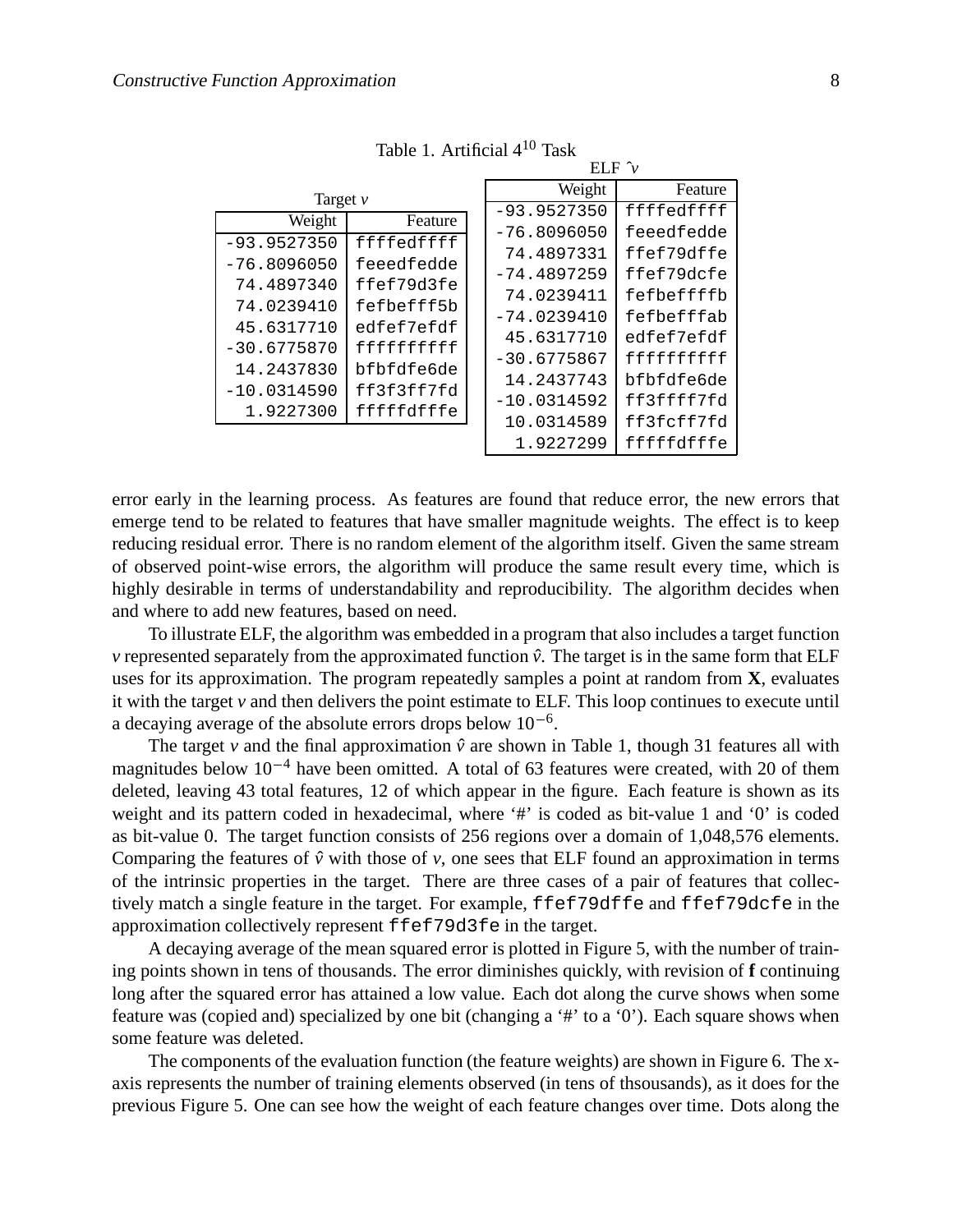

Figure 5. Squared Error for Artificial Task

same curve indicate that the feature has spawned multiple specializations, and not that the feature itself has become very specialized. After a feature has been copied and specialized, the weights of all the features continue to adjust through subsequent training.



Figure 6. Feature Weights for Artificial Task

One sees that upon specialization, feature weights 'travel' until a new set of weights that minimize the squared error are attained. Often, many weights change at one time, due to sympathetic movement of overlapping features. When a feature is (copied and) specialized, the new specialized feature has an initial weight of 0. These new features are clearly visible in the graph. By looking at the dots on the curves, one can find the new feature that is born at that time.

One can observe two characterstics in the figure. First, the features with larger magnitude weights tend to be found earlier than those with smaller magnitude weights. Second, specialization often occurs repeatedly on the same feature. One can see several consecutive specializations occuring on the same feature, by finding a succession of feature creations. One can speculate that as the feature begins to cover instances that share an intrinsic property, the bit errors are more clearly attributable to certain bits, making those features least adequate under the stress measure described above.

#### **4.3 RT**

The RT algorithm is somewhat similar to the ELF algorithm. One major difference is that RT instead constructs features that do not overlap. This is done by using a slightly different pattern language. A '#' matches either True or False in the corresponding Boolean variable. A '0' matches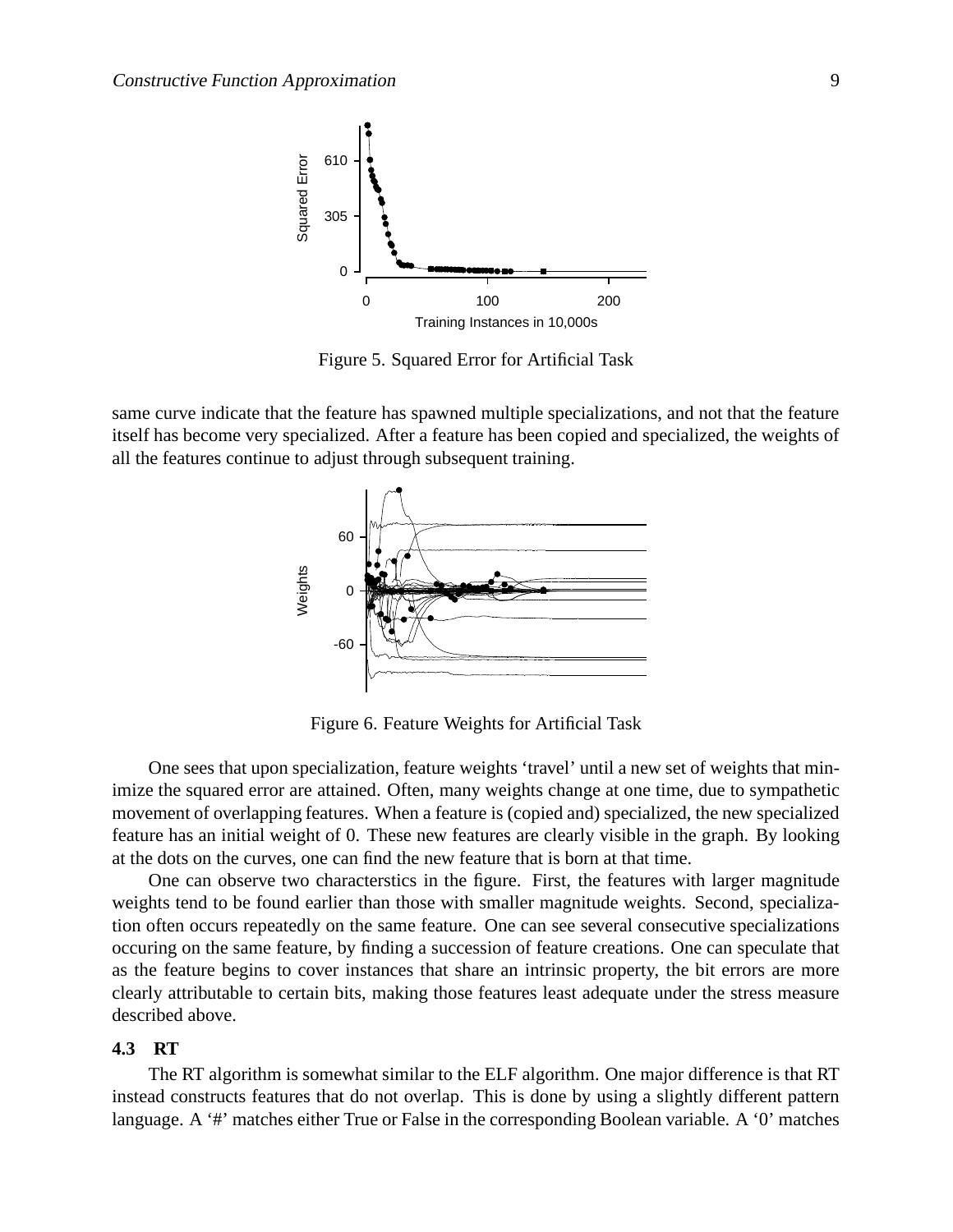only False, and a '1' matches only True. Presence of a '1' in the pattern language differs from ELF. The set of features is initialized with the most general feature. When it becomes time to specialize a feature, two new features are constructed, and the parent feature is deleted. In one of the new features, the pattern is that of the parent, except that the identified '#' has been changed to a '0'. Similarly, in the other new feature, the '#' has been changed to a '1'. The weights for the two new features are initialized to that of the parent. These two features that have replaced the parent are now free to have their weights adjusted independently. Indeed, every element of the domain is always covered by exactly one feature. This is good for orthogonality, but it loses the idea of identifying intrinsic properties.

This strategy for modifying the set of features used in the approximation can be seen as a method for building a variable-resolution lookup table. Variable resolution methods for discretizing continuous variables have been used successfully in reinforcement learning tasks (Chapman & Kaelbling, 1991; Moore & Atkeson, 1995). This strategy can also be seen as forming a regression tree whose leaf values adjust continually to observed errors at that leaf (Breiman, Friedman, Olshen & Stone, 1984).

Because the features do not overlap, the RT algorithm cannot produce duplicate features. Because there are no feature interactions, the bit-errors for each feature are not cleared when a feature is split into two, except that the bit-errors for the two new features are initialized to 0.0.

#### **4.4 TicTacToe**

The TicTacToe function is defined over the 4,520 states that are reachable during legal play. Every position is expressed from the point of view of the player that is about to move. A position in which a win has been achieved or is attainable has value 10.0, a draw has value 0.0, and a position that is lost has value -10.0. The fact that the function comes from a sequential problem solving task is irrelevant here because it is treated simply as a stationary function approximation problem. This is done by uniformly sampling the 4,520 points (with known target values) repeatedly in an offline manner.

The concern is how various aspects of the feature construction process affect error reduction in the approximation. A regression tree based on minimizing an information criterion contains 1,467 leaves, which suggests an upper bound on the number of features needed for the approximation. As represented here, there are 27 base level variables for the TicTacToe function. This is because each of the nine squares can have one of three possible values. More compact codings are possible, but this one is straightforward.



Figure 7. TicTacToe Error Graph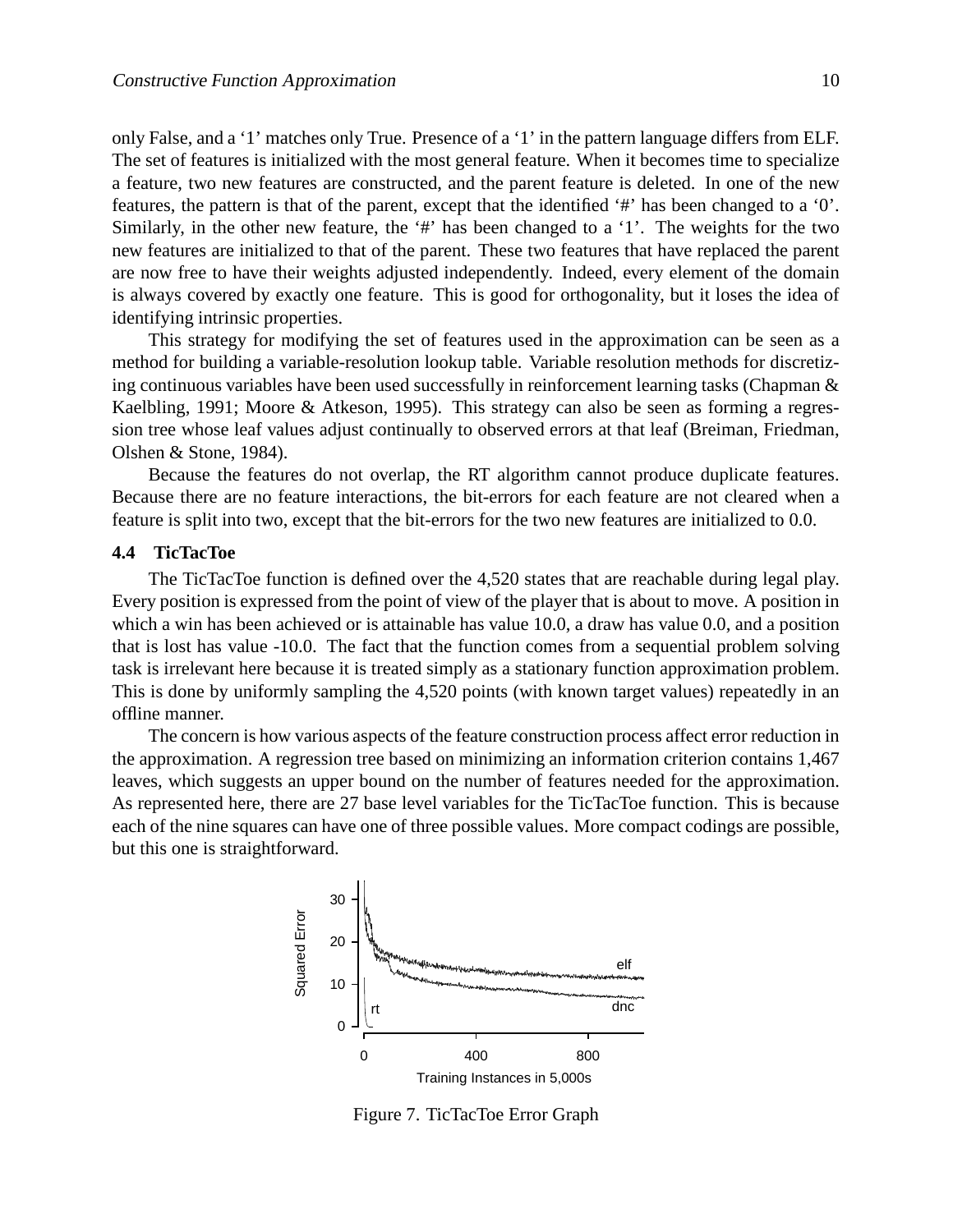The number of features constructed by each algorithm, and the number of bits necessary to encode each feature are quite different. DNC constructed a function with 37 features. The representation for each feature contains 27 weights and there is also one more weight for the final linear combination. Assuming that each weight can be represented as a 32-bit floating point, the approximated function can be encoded in  $(27 \times 32 + 32) \times 37 = 33,152$  bits.

ELF constructed 282 features, and deleted 26, for a net total of 256 features. Each feature can be encoded using one bit for each base level variable, and a real-valued weight. Using the same convention as above, the approximated function can be encoded in  $(27 \times 1 + 32) \times 256 = 15,104$ bits.

The function constructed by RT was much larger, consisting of 5,245 features. Features are similar in size to those of ELF, except that a pattern for RT requires twice as many bits as a pattern for ELF. The encoding for the RT approximation takes  $(27 \times 2 + 32) \times 5,245 = 451,070$  bits. Note also that there are 5,245 features over a domain in which only 4,520 different states (points) can occur. Clearly RT is overspecializing, which means the criterion for when to split a feature is too aggressive.

#### **4.5 Eight Puzzle**

The eight-puzzle is a sliding tile puzzle that contains eight square tilesin a flat space that could accommodate nine tiles in a 3x3 arrangement. By having just eight tiles, there is an empty location, into which one can slide one of the adjacent tiles. There are 181,440 states, including a single goal state consisting of all tiles in row order (the tiles are numbered 1-8), with the empty location in the lower right corner. The longest path to this goal state requires 31 steps, providing 32 different values in the range of the target function, which contains 25,077 local maxima (states from which every decision is equally good) and one minimum. A regression tree based on minimizing variance of its blocks contains 114,114 leaves. This function is apparently difficult to compress.



Figure 8. 8-puzzle Error Graph

The number of base-level variables for this function is 81, because each of the nine locations can have one of nine possible values. More compact encodings are possible, but this one is straightforward. DNC constructs a function of 15 features, which needs  $(81 \times 32 + 32) \times 15 = 39,360$  bits for the encoding. ELF constructs 222 features and deletes 25, for a net total of 197 features. This approximation can be encoded in  $(81 \times 1 + 32) \times 197 = 22,261$  bits. RT constructs a function of 14,065 features, and the encoding requires  $(81 \times 2 + 32) \times 14,065 = 2,728,610$  bits.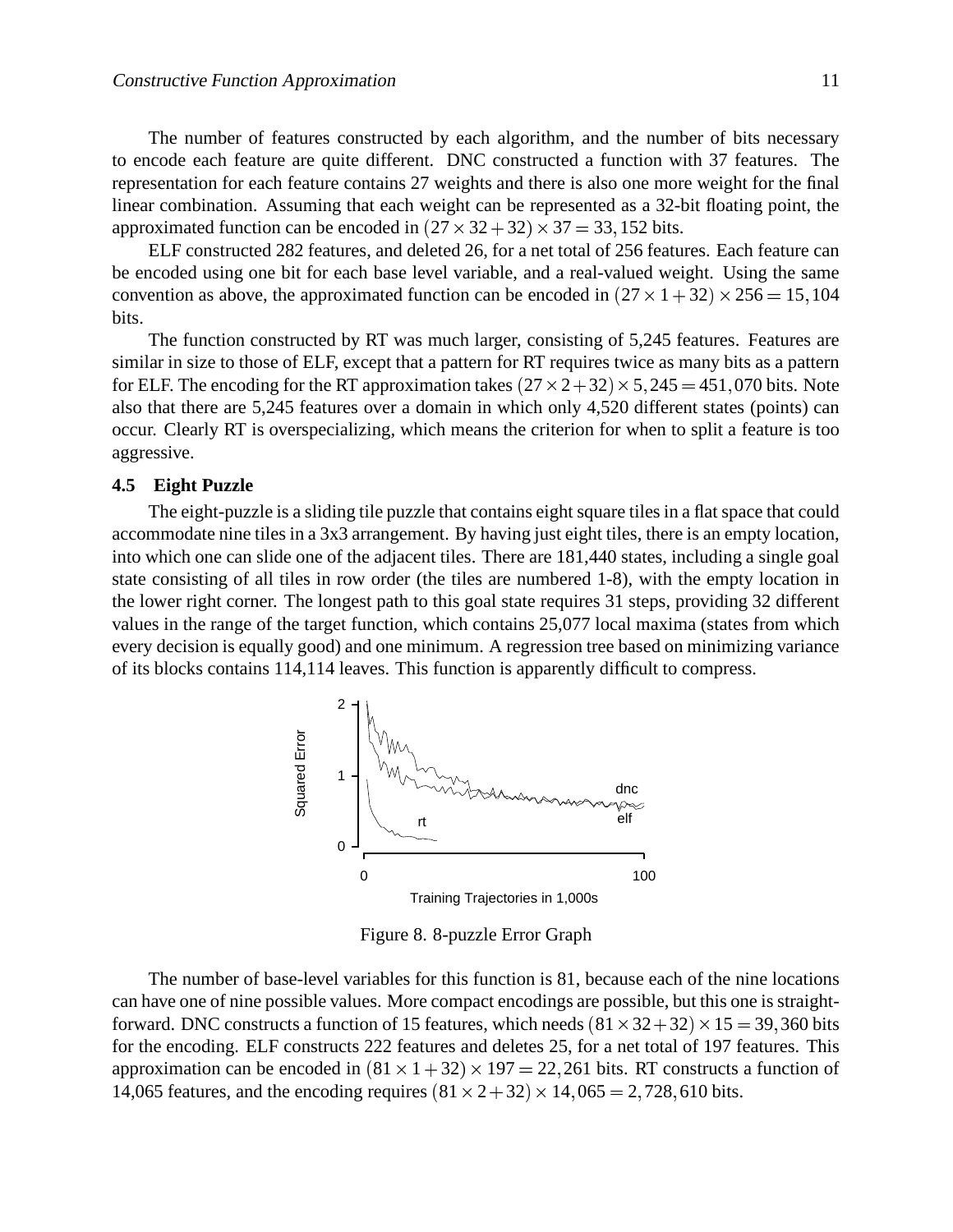#### **4.6 Discussion**

The three algorithms were each run on both tasks. Within each problem, the sequence of sampled points was identical for each algorithm. For the TicTacToe function, the reachable points in the domain were sampled randomly according to a uniform probability distribution. For the 8-puzzle function, the points were sampled from optimal trajectories, with the correct target value being used for each point. In this formulation, the 8-puzzle is a stationary function approximation task, but with a non-uniform probability distribution over the domain. Only the starting point of each trajectory is sampled randomly and uniformly from the domain. These differences in the sampling distributions (for TicTacToe versus 8-puzzle) occur due to the way these applications were implemented previously, not because of a deliberate design choice made here.

For TicTacToe, Figure 7 shows that DNC and ELF become slow at reducing the error. Both algorithms produce features that overlap. DNC has features that are not linearly independent, so an additional cause of the slowed rate of error reduction may be due to reaching a local minimum with the current feature set. ELF has features whose coverage is individually decreasing as points are seen. Although one can expect ELF to converge to 0.0 error in the limit, the feature overlaps and shrinking feature coverage work against that, causing the rate of error reduction to dwindle. DNC suffers the same fate, due to feature overlap and linear dependence. DNC does a better job of error reduction, suggesting that oblique features are more useful than axis-parallel features for this function. The same figure shows that the RT algorithm reduces error very quickly. It does however create a large number of features, which slows execution. When each of the runs was halted, DNC had 37 features, ELF had 256 features, and RT had 5,245 features.

For the 8-puzzle, Figure 8 shows that all three algorithms reduce the approximation error quite quickly. RT reduces error most quickly, but creates 14,065 features. DNC and ELF come much closer to RT as learning progresses, but still trail. However, each of DNC and ELF use many fewer features than RT in the process. One can surmise that DNC and ELF have each identified intrinsic properties. When halted, DNC had 15 features, and ELF had 197 features. Given the similar accuracies of DNC and ELF, it appears that oblique features have little apparent advantage over axis-parallel features for this particular function. As was observed for the TicTacToe function, the rate at which DNC and ELF reduce error becomes very slow.

One real-world task that we have studied is the instruction scheduling task. The goal is to learn a greedy evaluation function for picking the instruction that should be scheduled next for a basic block during the code-generation phase of code compilation. The task is known to be hard, and it is becoming increasingly important in the context of highly pipelined architectures. It was possible to learn to produce instruction schedules with running times within 10% of optimal on a DEC Alpha architecture. The function that needs to be learned in this case is much simpler than either of the tasks chosen as illustrations above.

### **5 Related Work**

A variety of constructive methods have been devised for classification problems. Several algorithms have been designed for constructing networks of thresholded logic units, by adding boundaries that correct for misclassified examples (Parekh, Yang & Honavar, 1997). It should be possible to extend these techniques to function approximation problems.

A meiosis network (Hanson, 1990) is a feed-forward network in which the variance of each weight is maintained. For a hidden unit (feature) that has one or more weights of high variance,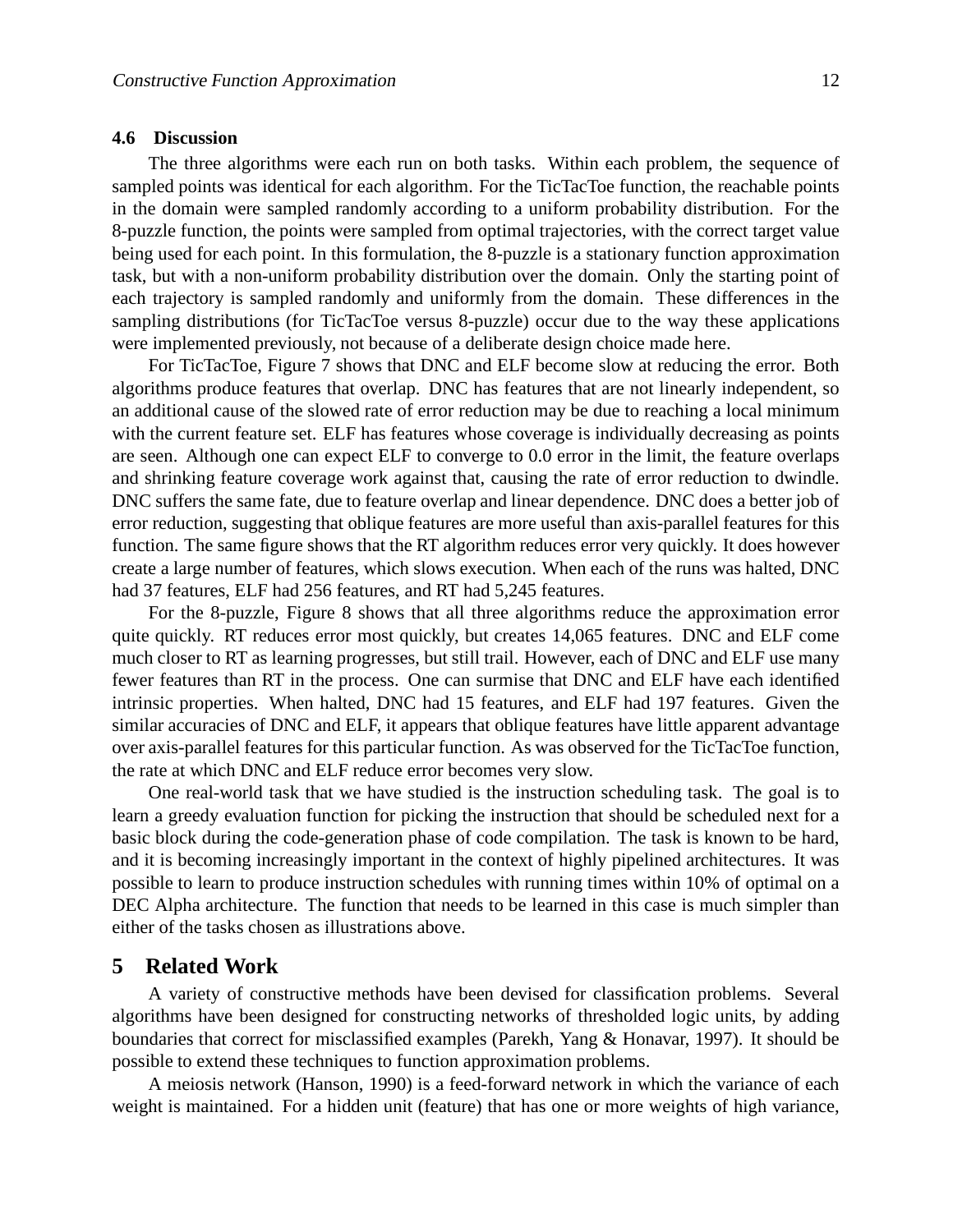the unit is split into two. The input weights that define the feature, and the output weight for the linear combination are altered so that the two units are moved away from their means in opposite directions.

Wynne-Jones (1992) presents an approach called *node splitting* that detects and attempts to repair an inadequate hidden layer (set of features) of a feed-forward artificial neural network. The system detects when the hyperplane of a hidden unit (weights of an oblique feature) is oscillating, indicating that the unit is being pushed in conflicting directions in feature space. Such a unit is split into two units, and the weights are set so that the units are moved apart from each other along an advantageous axis. Although this approach sometimes works well, Wynne-Jones observes that the units often work back toward each other instead of diverging.

Fahlman and Lebiere's (1990) cascade correlation method constructs a new hidden unit (feature) and freezes its defining weights. The original input variables and the newly constructed unit become the input variables for the next layer. Thus, one adds a new feature and a new layer of mapping at the same time. The algorithm alternates between adding a new unit/layer, and adjusting the weights for the output units. The algorithm has produced good results when applied to classification tasks.

Fritzke (1993) has developed 'growing-cell-structures', an improvement to self-organizing feature maps. The algorithm builds an approximation in the form of an interpolator, adding refinement and precision when and where needed.

The RT algorithm is highly similar to Chapman and Kaelbling's (1991) G algorithm. The G algorithm splits the domain on Boolean variables that are deemed relevant to the function value by a statistical test. Chapman and Kaelbling note that the G algorithm will fail when bits are irrelevant in isolation, but relevant collectively. The RT algorithm will continue to split the space whenever the error for a feature is too high. Chapman and Kaelbling suggest that perhaps good features should be orthogonal, and therefore individually relevant.

#### **5.1 Conclusions**

There are several issues to consider when building a function approximator. The accuracy of the approximation is typically of paramount importance, though it is worth noting that when using an approximation to implement a decision-making component, one can tolerate error in the approximation when it does not lead to errors in decision making.

With regard to oblique or axis-parallel features, one can see here, and in many other examples, that oblique features can be very useful in building the approximation. Given that the set of axisparallel features is properly contained in the set of oblique features, it would seem obvious to use oblique features. However, current methods for finding such features do not guarantee that those features are linearly dependent, which is a significant disadvantage.

Whether the features overlap has an important effect on the rate at which error is reduced. The number of distinct regions over the domain grows exponentially with the number of features. One can conclude that feature overlap is detrimental. On the other hand, if one is attempting to identify intrinsic properties, then overlap is necessary. When overlap is precluded, the features become orthogonal, and can be adjusted independently. One can reduce error more quickly by avoiding overlap, but at the expense of not finding intrinsic properties, and at the expense of requiring more total features. It may well be that one should first find useful instrinsic properties (as with DNC or ELF), and only then proceed to partition the resulting function (as with RT).

In order for these algorithms to be useful for reinforcement learning techniques, they should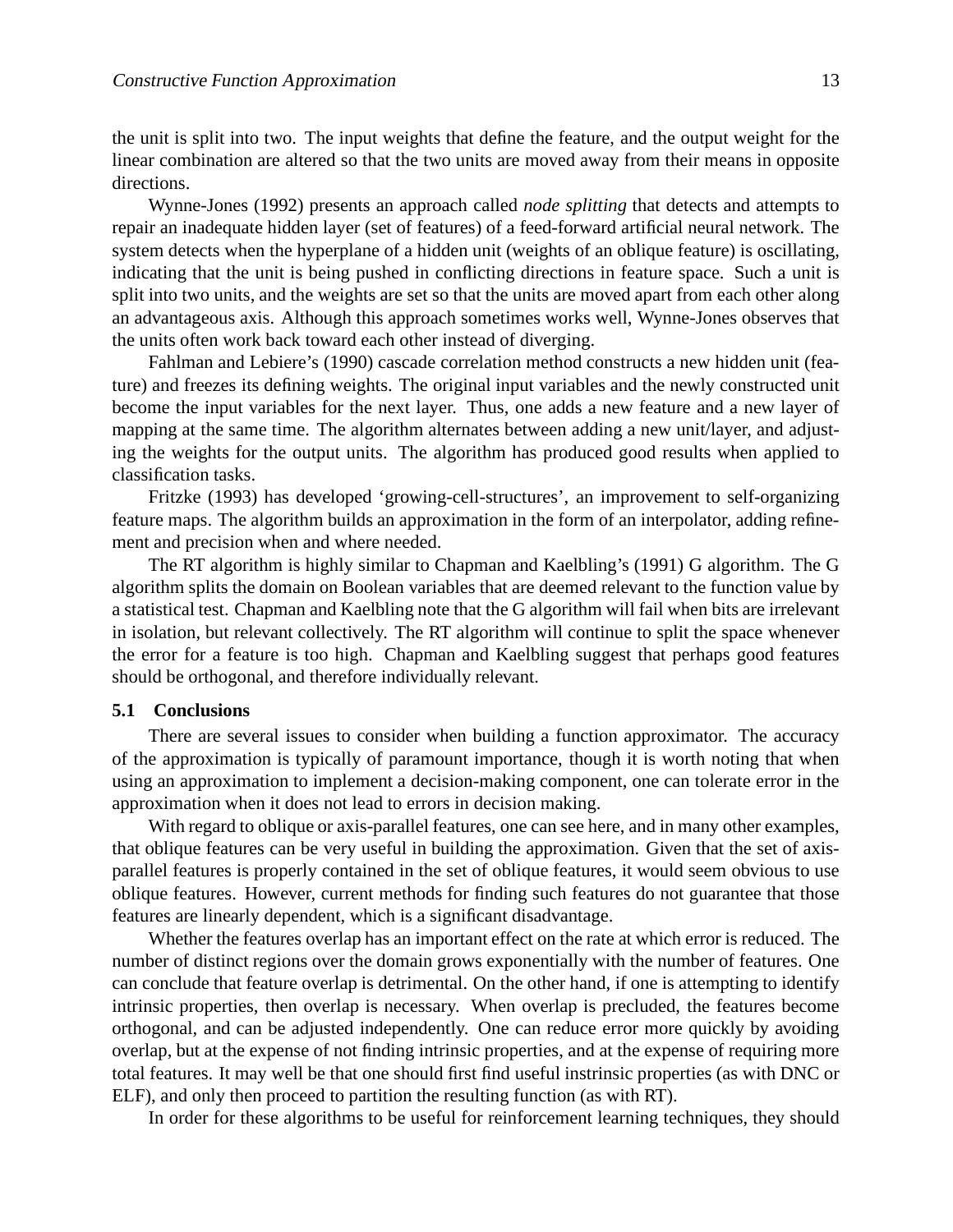be able to track concept drift. DNC and ELF theoretically have this property. Further investigation is needed in order to establish how well they behave in practice. RT commits to a partition of the domain, so it is less suitable for non-stationary tasks. It would track the drift, but with a potentially rigid and therefore poor partition of the domain.

Much more exploration of constructive function approximation methods is needed. It would be useful to design a constructive method that produces oblique features that are linearly independent. It would be useful if the amount of feature overlap could be controlled dynamically, so that slowed learning and creating a large number of features can be balanced automatically. None of the algorithms discussed here or elsewhere truly solves the feature construction problem. A better understanding of the tradeoffs is needed, as well as better control of these tradeoffs in the constructive function approximation algorithms that are to be used in practice.

## **References**

Albus, J. S. (1981). *Brain, behaviour and robotics*. Byte books.

- Ash, T. (1989). Dynamic node creation in backpropagation networks. *Connection Science, 1*, 365- 375.
- Breiman, L., Friedman, J. H., Olshen, R. A., & Stone, C. J. (1984). *Classification and regression trees*. Belmont, CA: Wadsworth International Group.
- Chapman, D., & Kaelbling, L. P. (1991). Input generalization in delayed reinforcement learning: An algorithm and performance comparison. *Proceedings of the Twelfth International Joint Conference on Artificial Intelligence* (pp. 726-731). Sidney, Australia: Morgan Kaufmann.
- Fahlman, S. E., & Lebiere, C. (1990). The cascade correlation architecture. *Advances in Neural Information Processing Systems, 2*, 524-532.
- Fritzke, B. (1993). Kohonen feature maps and growing cell structures: A performance comparison. *Advances in Neural Information Processing Systems, 5*, 123-130.
- Hanson, S. J. (1990). Meiosis networks. *Advances in Neural Information Processing Systems, 2*, 533-541.
- Moore, A. W., & Atkeson, C. G. (1995). The parti-game algorithm for variable resolution reinforcement learning in multidimensional state-spaces. *Machine Learning, 21*, 199-233.
- Parekh, R., Yang, J., & Honavar, V. (1997). *Constructive neural network learning algorithms for multi-category real-valued pattern classification*, Iowa State University, Computer Science.
- Utgoff, P. E. (1996). *ELF: An evaluation function learner that constructs its own features*, (Technical Report 96-65), Amherst, MA: University of Massachusetts, Department of Computer Science.
- Widrow, B., & Hoff, M. E. (1960). Adaptive switching circuits. *Convention Records of the Western Conference of the Institute for Radio Engineers* (pp. 96-104).
- Wynne-Jones, M. (1991). Node splitting: A constructive algorithm for feed-forward neural networks. *Advances in Neural Information Processing Systems* (pp. 1072-1079).